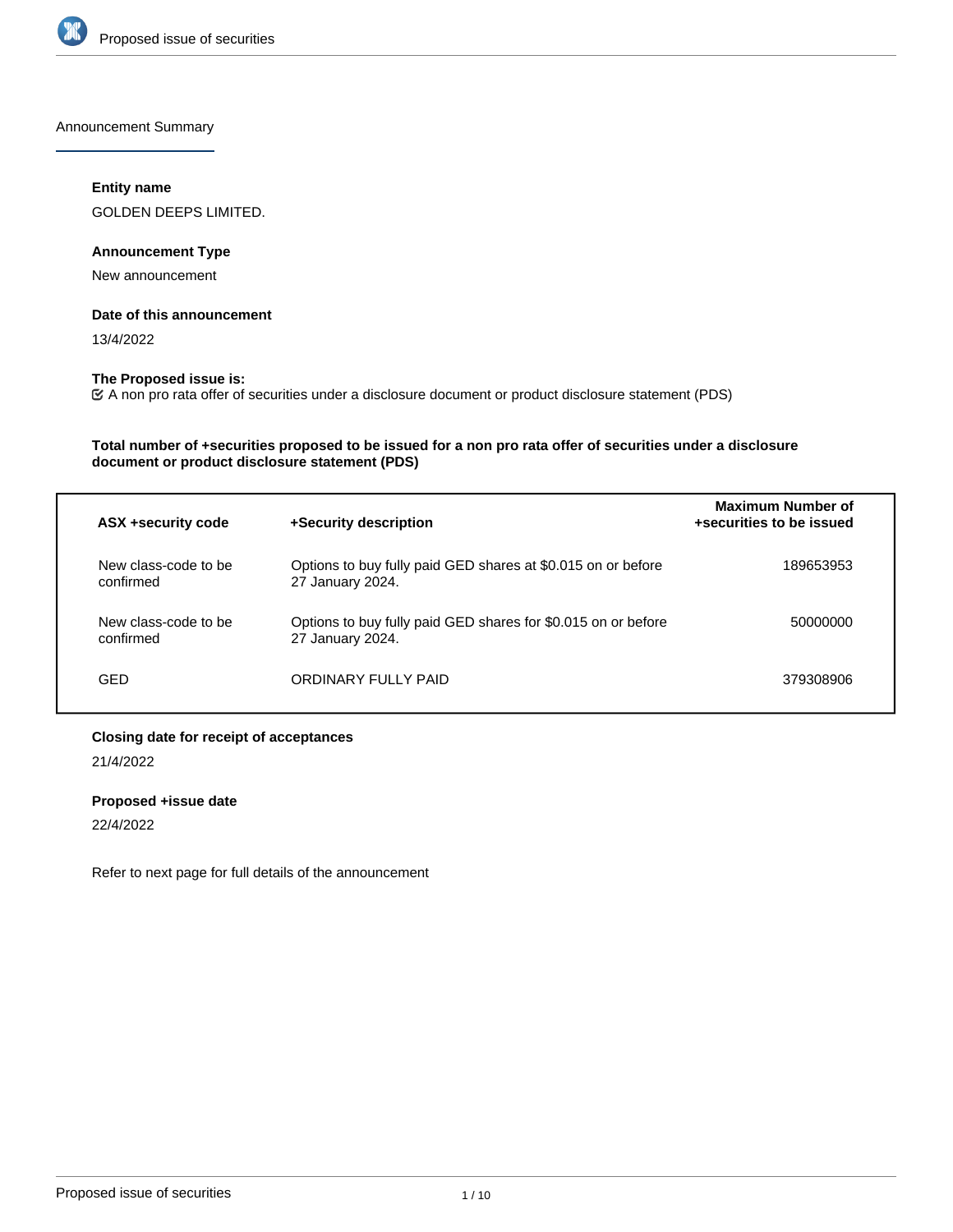

#### Part 1 - Entity and announcement details

## **1.1 Name of +Entity**

GOLDEN DEEPS LIMITED.

We (the entity named above) give ASX the following information about a proposed issue of +securities and, if ASX agrees to +quote any of the +securities (including any rights) on a +deferred settlement basis, we agree to the matters set out in Appendix 3B of the ASX Listing Rules.

If the +securities are being offered under a +disclosure document or +PDS and are intended to be quoted on ASX, we also apply for quotation of all of the +securities that may be issued under the +disclosure document or +PDS on the terms set out in Appendix 2A of the ASX Listing Rules (on the understanding that once the final number of +securities issued under the +disclosure document or +PDS is known, in accordance with Listing Rule 3.10.3C, we will complete and lodge with ASX an Appendix 2A online form notifying ASX of their issue and applying for their quotation).

**1.2 Registered Number Type**

**Registration Number**

**ACN** 

054570777

**1.3 ASX issuer code**

GED

**1.4 The announcement is** New announcement

## **1.5 Date of this announcement**

13/4/2022

**1.6 The Proposed issue is:**

A non-+pro rata offer of +securities under a +disclosure document or +PDS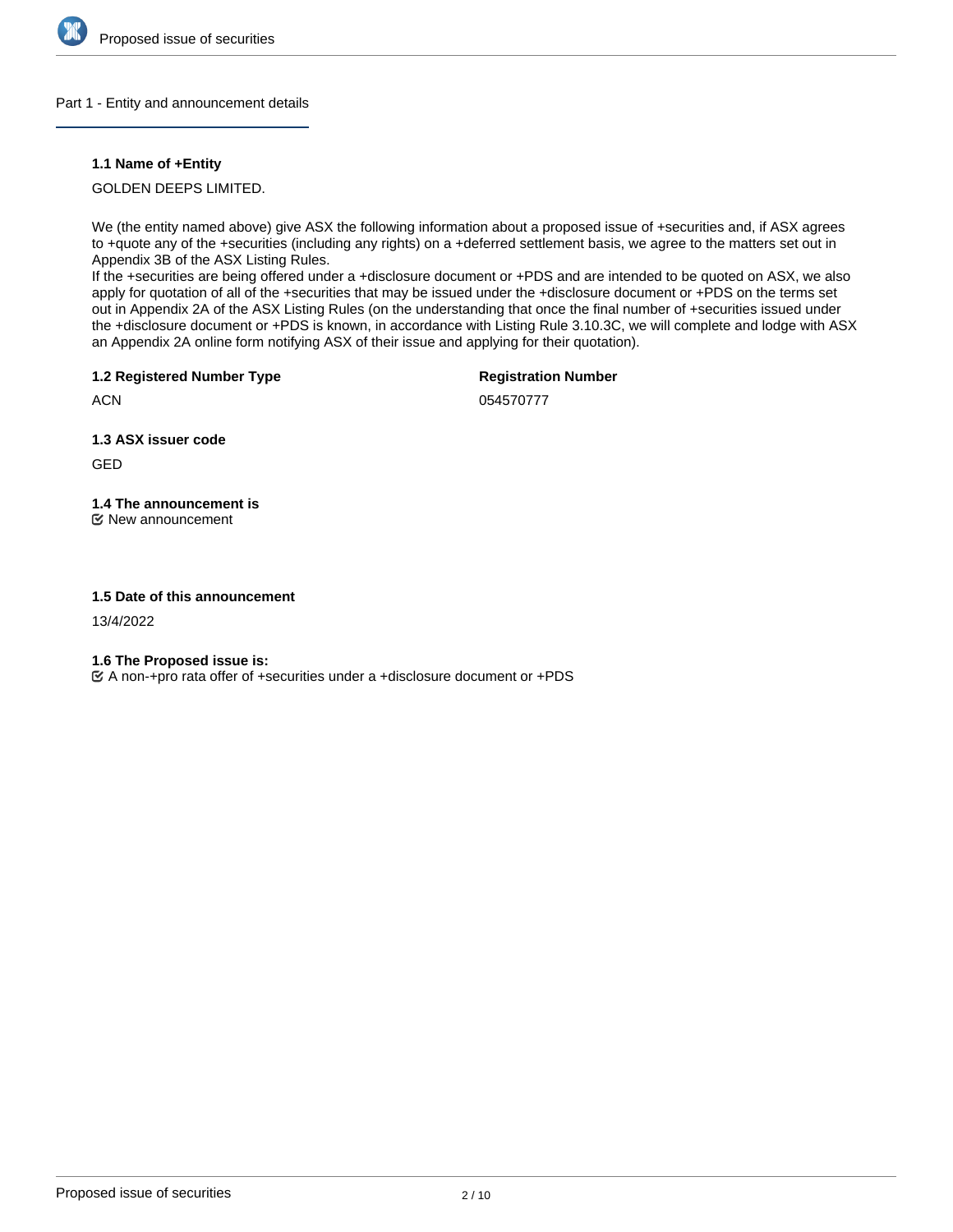

Part 5 - Details of proposed non-pro rata offer under a disclosure document or PDS

Part 5A - Conditions

**5A.1 Do any external approvals need to be obtained or other conditions satisfied before the non-pro rata offer of +securities under a +disclosure document or + PDS can proceed on an unconditional basis?** No

Part 5B - Offer details

**Is the proposed security a 'New class' (+securities in a class that is not yet quoted or recorded by ASX) or an 'Existing class' (additional securities in a class that is already quoted or recorded by ASX)?** Existing class

**Will the proposed issue of this +security include an offer of attaching +securities?** Yes

Details of +securities proposed to be issued

#### **ASX +security code and description**

GED : ORDINARY FULLY PAID

**The number of +securities to be offered under the +disclosure document or +PDS**

379,307,906

**Will the offer be conditional on applications for a minimum number of +securities being received or a minimum amount being raised (i.e. a minimum subscription condition)?** No

**Will individual security holders be required to accept the offer for a minimum number or value of +securities (i.e. a minimum acceptance condition)?** No

**Will individual security holders be limited to accepting the offer for a maximum number or value of +securities (i.e. a maximum acceptance condition)?** No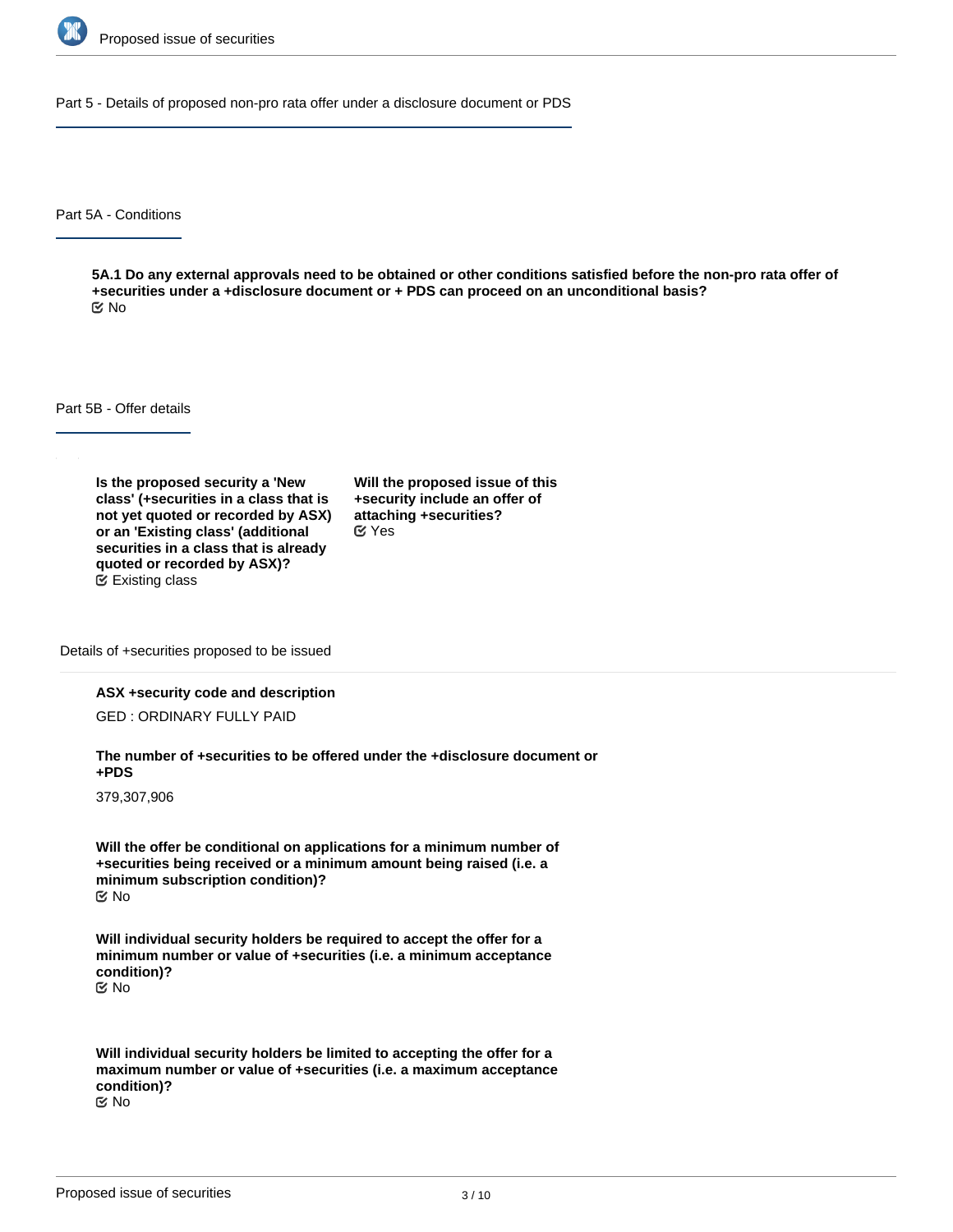

#### **Offer price details**

| $\alpha$ Yes                                |                                        |  |
|---------------------------------------------|----------------------------------------|--|
| In what currency will the offer be<br>made? | What is the offer price per +security? |  |
|                                             | AUD 0.01900                            |  |

AUD - Australian Dollar

#### **Oversubscription & Scale back details**

**Has the offer price been determined?**

**Will the entity be entitled to accept over-subscriptions?** No

**Will a scale back be applied if the offer is over-subscribed?** No

| Will these +securities rank equally in all respects from their issue date with |  |
|--------------------------------------------------------------------------------|--|
| the existing issued +securities in that class?                                 |  |
| ビ Yes                                                                          |  |

Attaching +Security

**Is the proposed attaching security a 'New class' (+securities in a class that is not yet quoted or recorded by ASX) or an 'Existing class' (additional +securities in a class that is already quoted or recorded by ASX)?** New class

Attaching +Security - New class (+securities in a class that is not yet quoted or recorded by ASX)

| Details of attaching +securities proposed to be issued                                                                                                 |                                                                                                   |
|--------------------------------------------------------------------------------------------------------------------------------------------------------|---------------------------------------------------------------------------------------------------|
| ISIN Code (if Issuer is a foreign company and +securities are non CDIs)                                                                                |                                                                                                   |
| Have you received confirmation from ASX that the terms<br>of the proposed +securities are appropriate and<br>equitable under listing rule 6.1?<br>ඦ No | Will the entity be seeking quotation of the 'new' class of<br>+securities on ASX?<br>$\alpha$ Yes |
| ASX +security code                                                                                                                                     | +Security description                                                                             |
| New class-code to be confirmed                                                                                                                         | Options to buy fully paid GED shares at \$0.015 on or<br>before 27 January 2024.                  |

#### **+Security type**

**Options** 

**The number of +securities to be offered under the +disclosure document or +PDS** 189,653,953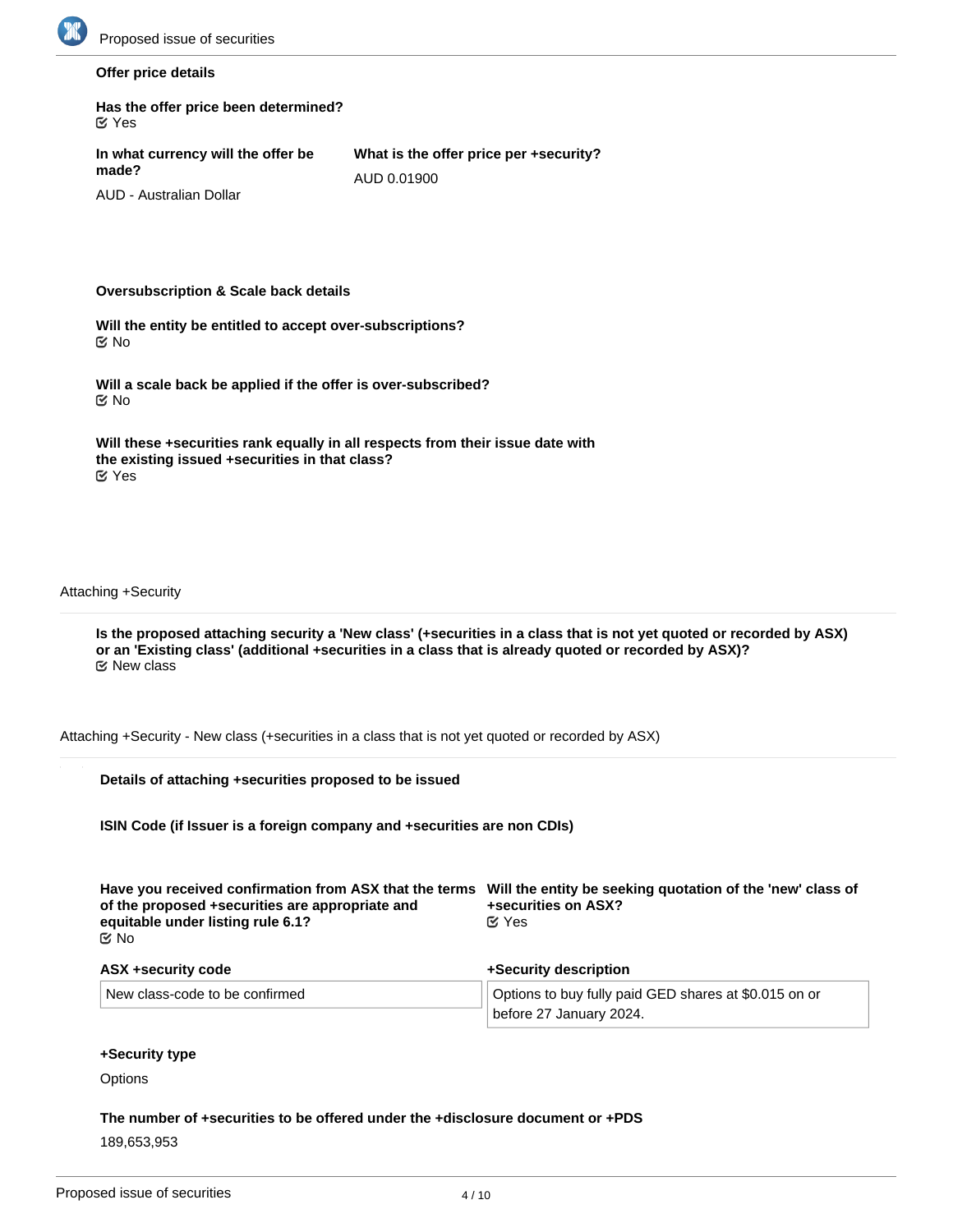#### **Offer price details**

**Has the offer price been determined?** Yes

**In what currency will the offer be made?**

AUD - Australian Dollar

**What is the offer price per +security?** AUD 0.00001

**Oversubscription & Scale back details**

**Will the entity be entitled to accept over-subscriptions?** No

**Will a scale back be applied if the offer is over-subscribed?** No

**Will all the +securities issued in this class rank equally in all respects from their issue date?** Yes

#### Options details

**+Security currency** AUD - Australian Dollar

**Exercise price** AUD 0.0150

**Expiry date** 27/1/2024

**Details of the type of +security that will be issued if the option is exercised** GED : ORDINARY FULLY PAID

**Number of securities that will be issued if the option is exercised**

One fully paid ordinary share (ASX:GED)

**Please provide a URL link for a document lodged with ASX setting out the material terms of the +securities proposed to be issued or provide the information by separate announcement.**

**Is the proposed security a 'New class' (+securities in a class that is not yet quoted or recorded by ASX) or an 'Existing class' (additional securities in a class that is already quoted or recorded by ASX)?** New class

**Will the proposed issue of this +security include an offer of attaching +securities?** No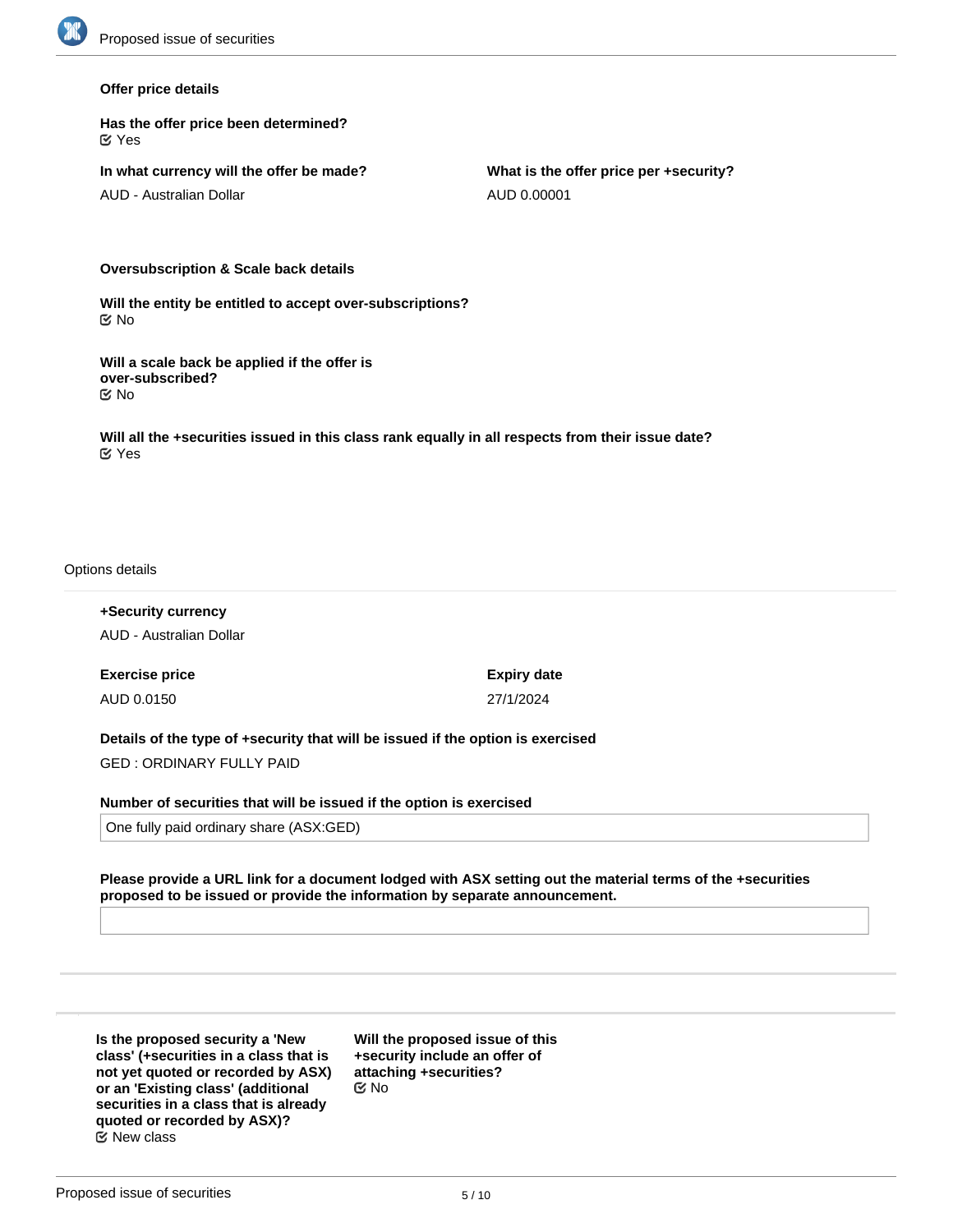

#### Details of +securities proposed to be issued

## **ISIN Code (if Issuer is a foreign company and +securities are non CDIs)**

| Have you received confirmation from Will the entity be seeking quotation<br>ASX that the terms of the proposed<br>+securities are appropriate and<br>equitable under listing rule 6.1?<br>় No | of the 'new' class of +securities on<br>ASX?<br>$\alpha$ Yes |
|------------------------------------------------------------------------------------------------------------------------------------------------------------------------------------------------|--------------------------------------------------------------|
| ASX +security code                                                                                                                                                                             | +Security description                                        |

| <b>AUA TUGGUILY GOUG</b> |                                | <b>TUGUATILY UGUUTIPLIUT</b>                                                   |  |
|--------------------------|--------------------------------|--------------------------------------------------------------------------------|--|
|                          | New class-code to be confirmed | Options to buy fully paid GED shares for \$0.015 on or before 27 January 2024. |  |

#### **+Security type**

**Options** 

**The number of +securities to be offered under the +disclosure document or +PDS**

50,000,000

**Will the offer be conditional on applications for a minimum number of +securities being received or a minimum amount being raised (i.e. a minimum subscription condition)?** No

**Will individual security holders be required to accept the offer for a minimum number or value of +securities (i.e. a minimum acceptance condition)?**

No

**Will individual security holders be limited to accepting the offer for a maximum number or value of +securities (i.e. a maximum acceptance condition)?** No

**Offer price details**

**Has the offer price been determined?** Yes

**In what currency will the offer be made?** AUD - Australian Dollar

**What is the offer price per +security?** AUD 0.00002

#### **Oversubscription & Scale back details**

**Will the entity be entitled to accept over-subscriptions?** No

**Will a scale back be applied if the offer is over-subscribed?**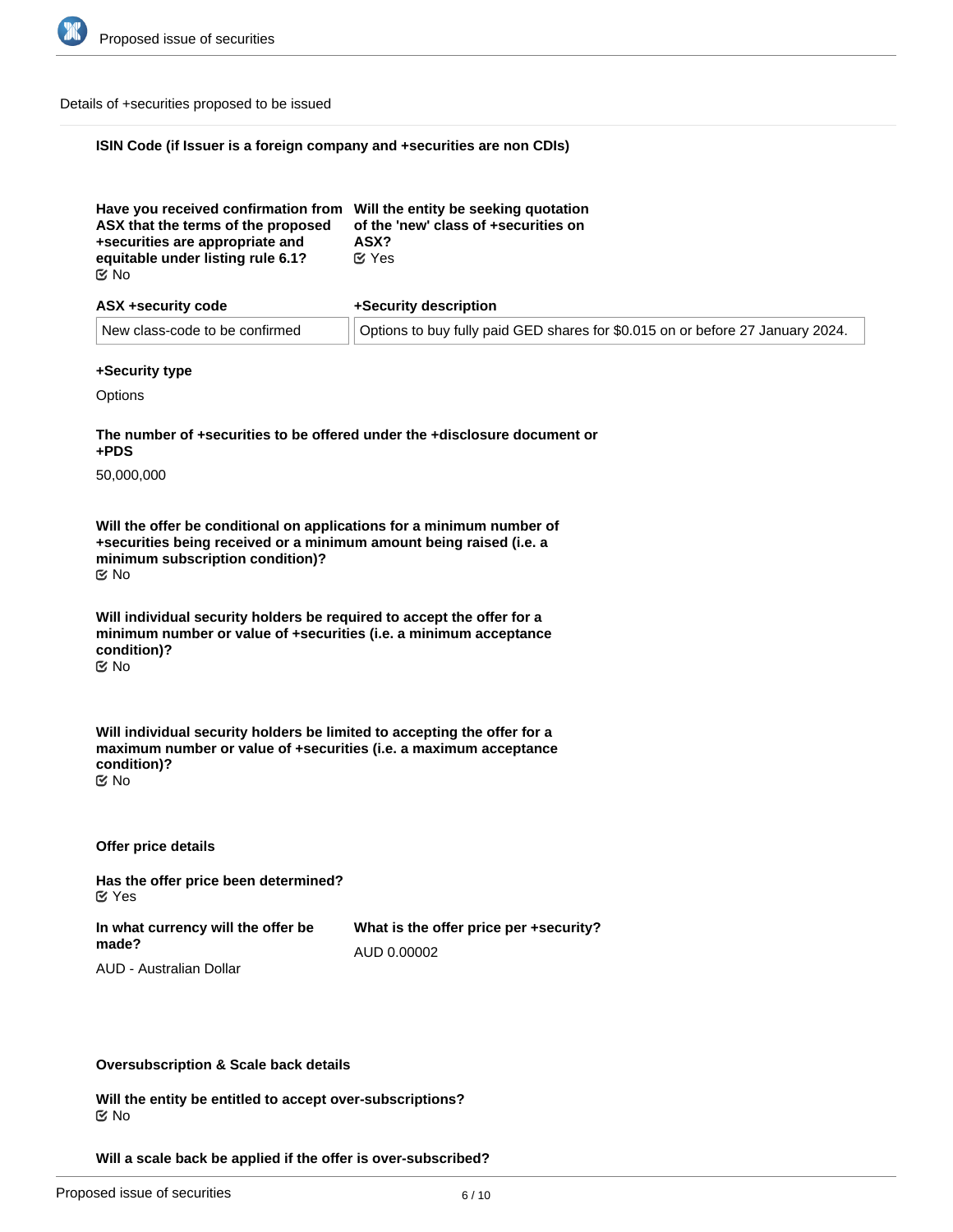

#### No

**Will all the +securities issued in this class rank equally in all respects from their issue date?** Yes

Options details

| +Security currency      | <b>Exercise price</b> | Expiry date |
|-------------------------|-----------------------|-------------|
| AUD - Australian Dollar | AUD 0.0150            | 27/1/2024   |

**Details of the type of +security that will be issued if the option is exercised** GED : ORDINARY FULLY PAID

**Number of securities that will be issued if the option is exercised**

One fully paid ordinary share (ASX:GED)

**Please provide a URL link for a document lodged with ASX setting out the material terms of the +securities proposed to be issued or provide the information by separate announcement.**

| Is the proposed security a 'New        |
|----------------------------------------|
| class' (+securities in a class that is |
| not yet quoted or recorded by ASX)     |
| or an 'Existing class' (additional     |
| securities in a class that is already  |
| quoted or recorded by ASX)?            |
| <b>■ Existing class</b>                |

**Will the proposed issue of this +security include an offer of attaching +securities?** No

Details of +securities proposed to be issued

#### **ASX +security code and description**

GED : ORDINARY FULLY PAID

**The number of +securities to be offered under the +disclosure document or +PDS**

1,000

**Will the offer be conditional on applications for a minimum number of +securities being received or a minimum amount being raised (i.e. a minimum subscription condition)?** No

**Will individual security holders be required to accept the offer for a minimum number or value of +securities (i.e. a minimum acceptance condition)?** No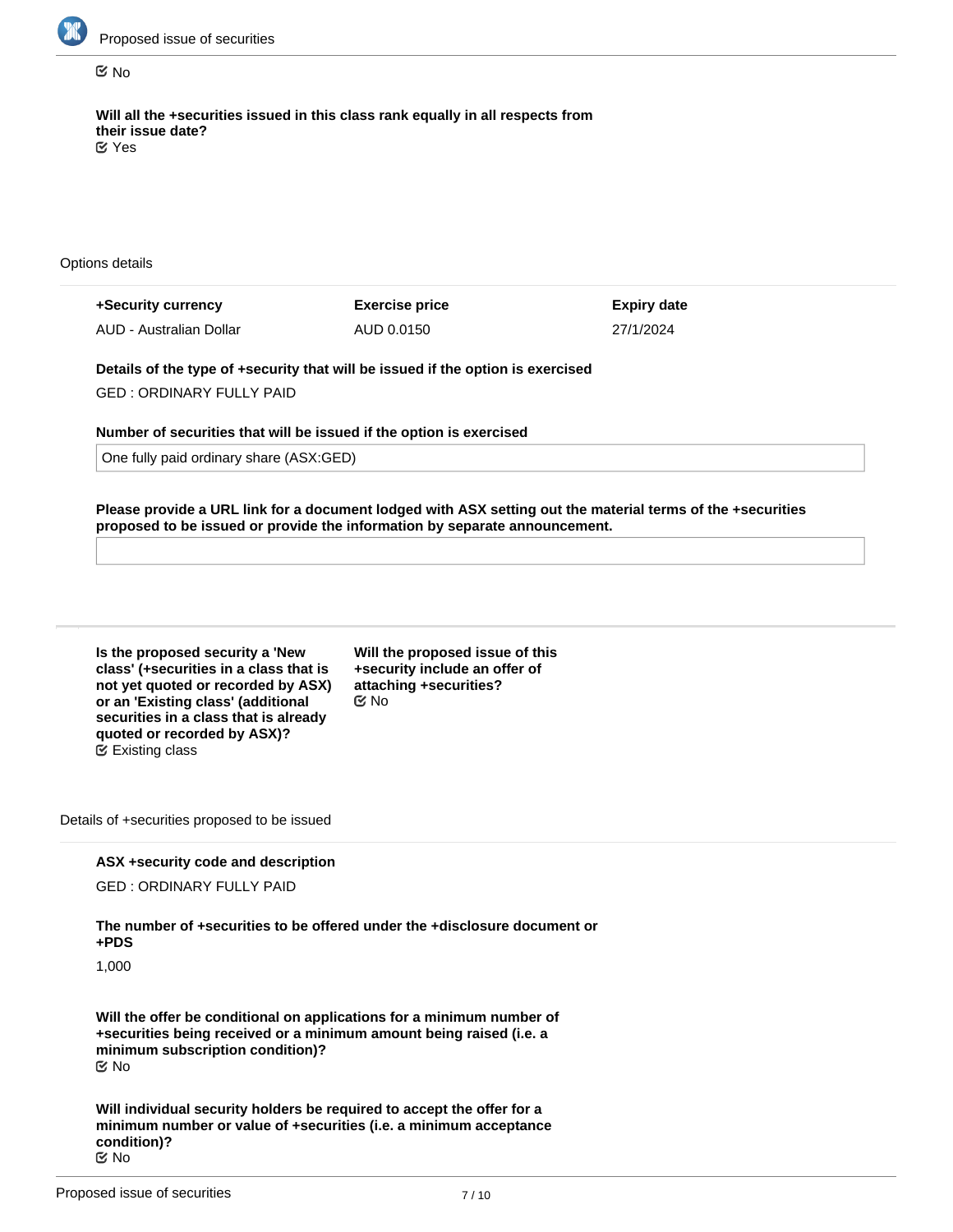

**Will individual security holders be limited to accepting the offer for a maximum number or value of +securities (i.e. a maximum acceptance condition)?** No

**Offer price details**

**Has the offer price been determined?** Yes

**In what currency will the offer be made?**

**What is the offer price per +security?** AUD 0.01900

AUD - Australian Dollar

**Oversubscription & Scale back details**

**Will the entity be entitled to accept over-subscriptions?** No

**Will a scale back be applied if the offer is over-subscribed?** No

**Will these +securities rank equally in all respects from their issue date with the existing issued +securities in that class?** Yes

Part 5C - Timetable

**5C.1 Lodgement date of +disclosure document or +PDS with ASIC**

13/4/2022

**5C.2 Date when +disclosure document or +PDS and acceptance forms will be made available to investors**

14/4/2022

**5C.3 Offer open date**

14/4/2022

**5C.4 Closing date for receipt of acceptances**

21/4/2022

**5C.6 Proposed +issue date**

22/4/2022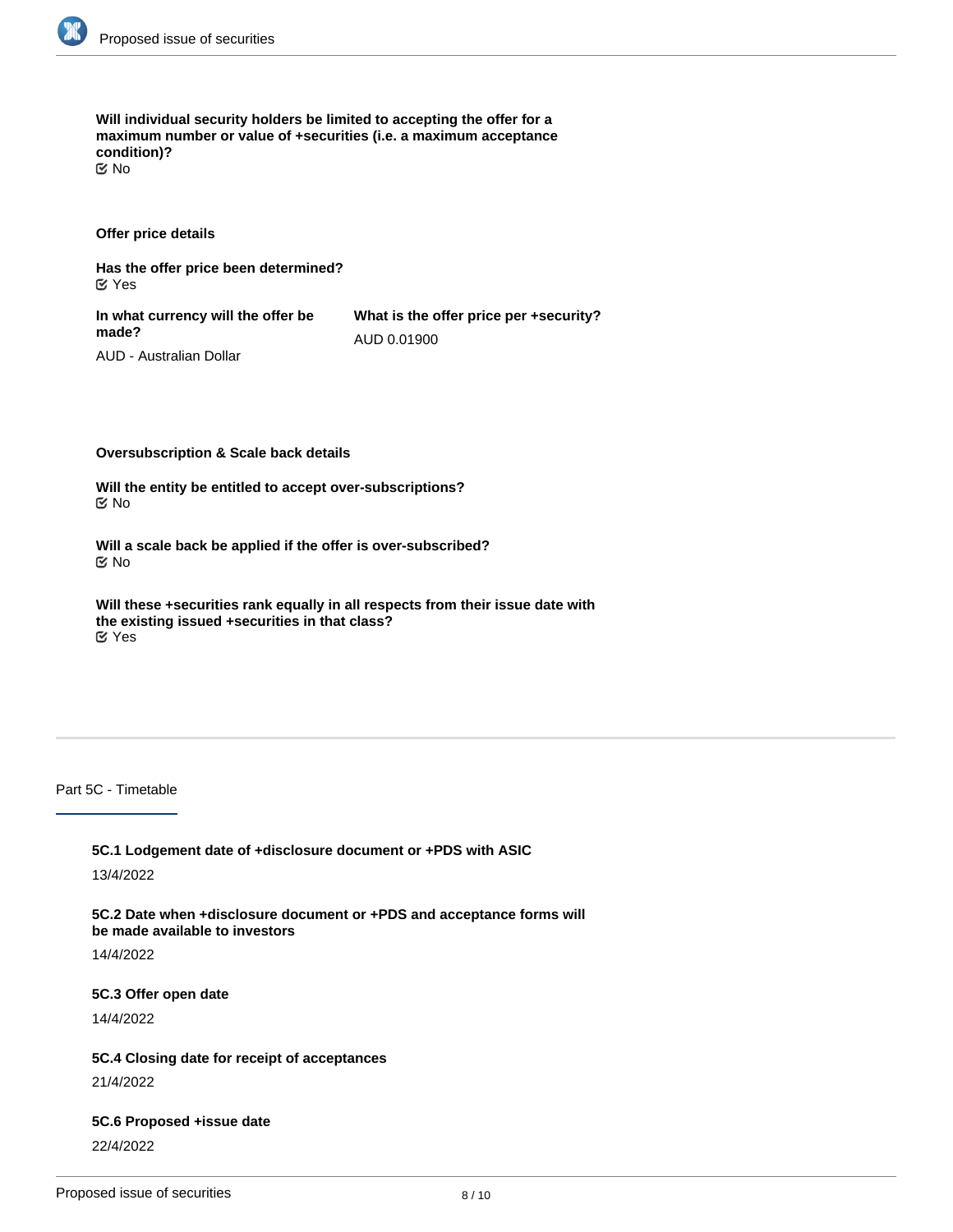

#### Part 5D - Listing Rule requirements

**5D.1 Has the entity obtained, or is it obtaining, +security holder approval for the entire issue under listing rule 7.1?** No

**5D.1b Are any of the +securities proposed to be issued without +security holder approval using the entity's 15% placement capacity under listing rule 7.1?** Yes

**5D.1b ( i ) How many +securities are proposed to be issued without +security holder approval using the entity's 15% placement capacity under listing rule 7.1?**

51,722,763 GED fully paid shares with placement, 64,653,953 options and 1,000 cleansing shares.

**5D.1c Are any of the +securities proposed to be issued without +security holder approval using the entity's additional 10% placement capacity under listing rule 7.1A (if applicable)?** Yes

**5D.1c ( i ) How many +securities are proposed to be issued without +security holder approval using the entity's additional 10% placement capacity under listing rule 7.1A?**

77,585,143 GED fully paid shares.

**5D.2 Is a party referred to in listing rule 10.11 participating in the proposed issue?** No

Part 5E - Fees and expenses

**5E.1 Will there be a lead manager or broker to the proposed offer?** Yes

## **5E.1a Who is the lead manager/broker?**

The Lead Manager for the issue of 379,307,906 GED fully paid shares with one free attaching option for every two shares issued is Copeak Corporate Pty Ltd <The Trustee for Peak Asset Management Unit Trust>.

# **5E.1b What fee, commission or other consideration is payable to them for acting as lead manager/broker?**

The Lead Manager will be paid 5% of all funds raised under the Placement and, subject to shareholder approval being obtained, will be issued 12,000,000 options with an exercise price of \$0.015 and expiry date of 27 January 2024.

**5E.2 Is the proposed offer to be underwritten? K** No

**5E.3 Will brokers who lodge acceptances or renunciations on behalf of eligible +security holders be paid a handling fee or commission?**

No